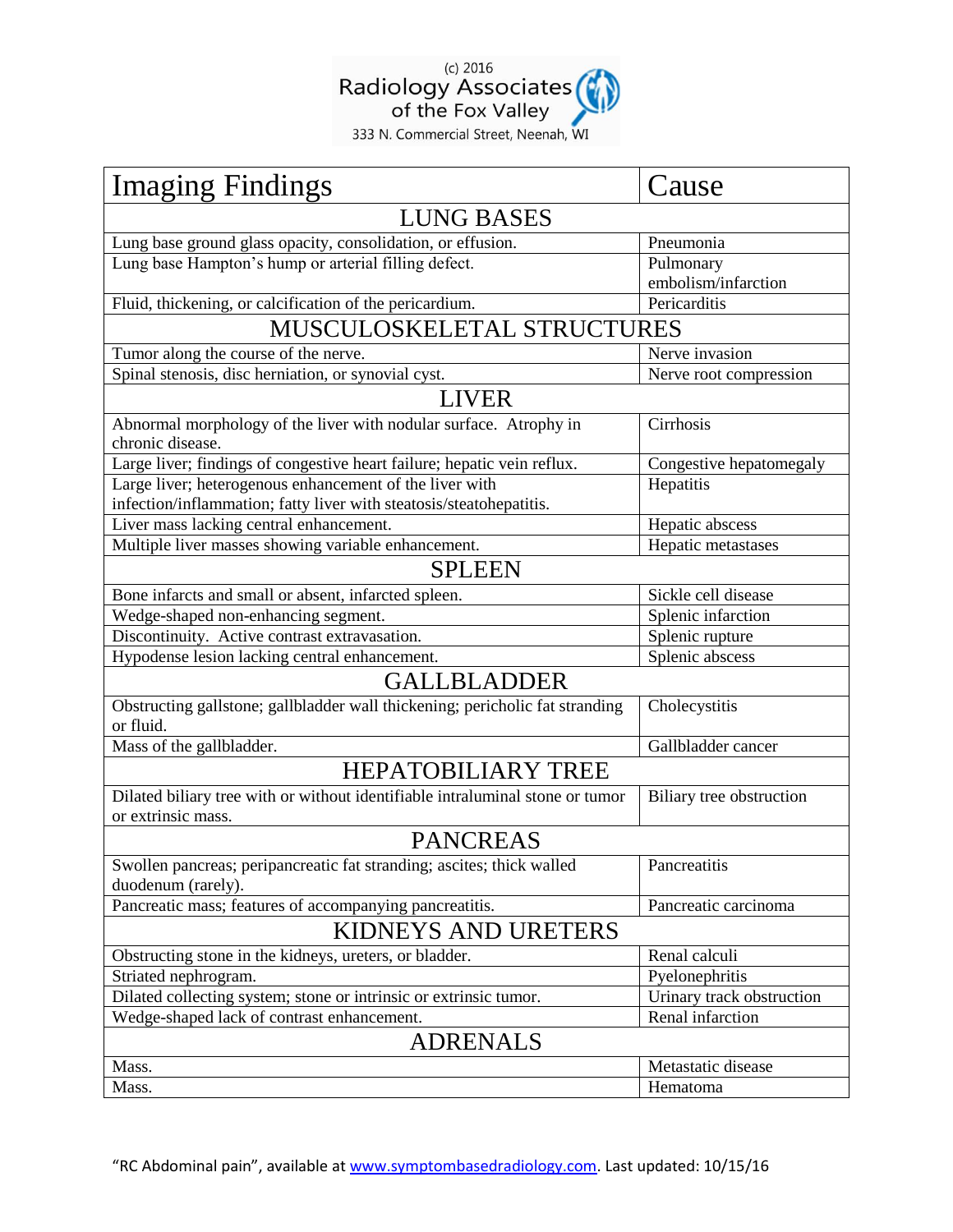| VASCULATURE                                                                         |                            |  |
|-------------------------------------------------------------------------------------|----------------------------|--|
| Distension of aortic lumen; dissection; poor definition of abdominal aortic         | Aortic aneurysm dissection |  |
| margin.                                                                             | or rupture                 |  |
| Filling defect in SMA; bowel infarction with pneumatosis and venous air             | <b>SMA</b> thrombus        |  |
| Filling defect in superior mesenteric or portal vein or both.                       | Venous thrombus            |  |
| LYMPHATICS/RETROPERITONEUM                                                          |                            |  |
| Retroperitoneal mass lacking central enhancement.                                   | Psoas abscess              |  |
| Multiple enlarged retroperioneal lymph nodes.                                       | Lymphoma                   |  |
| <b>BOWEL</b>                                                                        |                            |  |
| Hiatal hernia.                                                                      | Esophagitis                |  |
| Free air in the mediastinum.                                                        | Esophageal rupture         |  |
| Stomach wall mass                                                                   | Gastric cancer             |  |
| Thick walled stomach (rarely).                                                      | Gastroenteritis            |  |
| Dilated proximal and collapsed distal bowel; causative lesion at lead point.        | <b>Bowel</b> obstruction   |  |
| Thick walled bowel; peri-enteric fat stranding or fluid.                            | <b>Inflammatory</b> bowel  |  |
|                                                                                     | disease                    |  |
| Air in bowel wall or free air; constricted or absent arterial flow; mesenteric      | Ischemic bowel or          |  |
| arterial or venous or portal vein thrombosis; fat stranding in mesentery.           | mesentery                  |  |
| Abnormal outpouching of bowel; fluid or fat stranding if inflamed; ectopic          | Meckel's diverticulum      |  |
| gastric mucosa.                                                                     |                            |  |
| Swollen appendix; periappendiceal fat stranding or fluid.                           | Appendicitis               |  |
| Diverticulae plus thick walled colon, pericolic fat stranding or fluid.             | Diverticulitis             |  |
| Thick walled large bowel; pericolic fluid or fat stranding.                         | Colitis                    |  |
| Thick walled bowel; accompanying obstruction (if present).                          | Colon cancer               |  |
| Pericolonic fat stranding with central fat density adjacent to normal colon.        | Appendagitis epiploicae    |  |
| PERITONEAL CAVITY                                                                   |                            |  |
| Ascites or peritoneal fat stranding.                                                | Peritonitis                |  |
| Lymphadenopathy of mesentery; "misty mesentery".                                    | Mesenteric adenitis        |  |
| Free air in the peritoneal cavity; fluid or fat stranding.                          | Bowel perforation          |  |
| Subdiaphragmatic mass lacking central enhancement.                                  | Subdiaphragmatic abscess   |  |
| <b>ABDOMINAL WALL</b>                                                               |                            |  |
| Bowel loop with focal distension or in abnormal position.                           | Hernia - incarcerated      |  |
| Soft tissue density in abdominal wall or retroperitoneum (rarely                    | Hematoma                   |  |
| intraperitoneal).                                                                   |                            |  |
| <b>PELVIS</b>                                                                       |                            |  |
| Pelvic free fluid or fat stranding; tubovarian swelling/mass.                       | Pelvic inflammatory        |  |
|                                                                                     | disease                    |  |
| Adnexal mass, fluid, or fat stranding.                                              | Ectopic pregnancy          |  |
| Soft tissue implant in pelvis or peritoneal cavity; ascites; fat stranding.         | Endometriosis              |  |
| Adnexal mass, fluid, or fat stranding. Swollen ovary with diminished<br>blood flow. | Ovarian torsion            |  |
| Large prostate.                                                                     | Prostatitis                |  |
| Dilated bladder; cause (enlarged prostate gland, bladder neck/urethral stone        | <b>Bladder</b> distension  |  |
| or tumor)                                                                           |                            |  |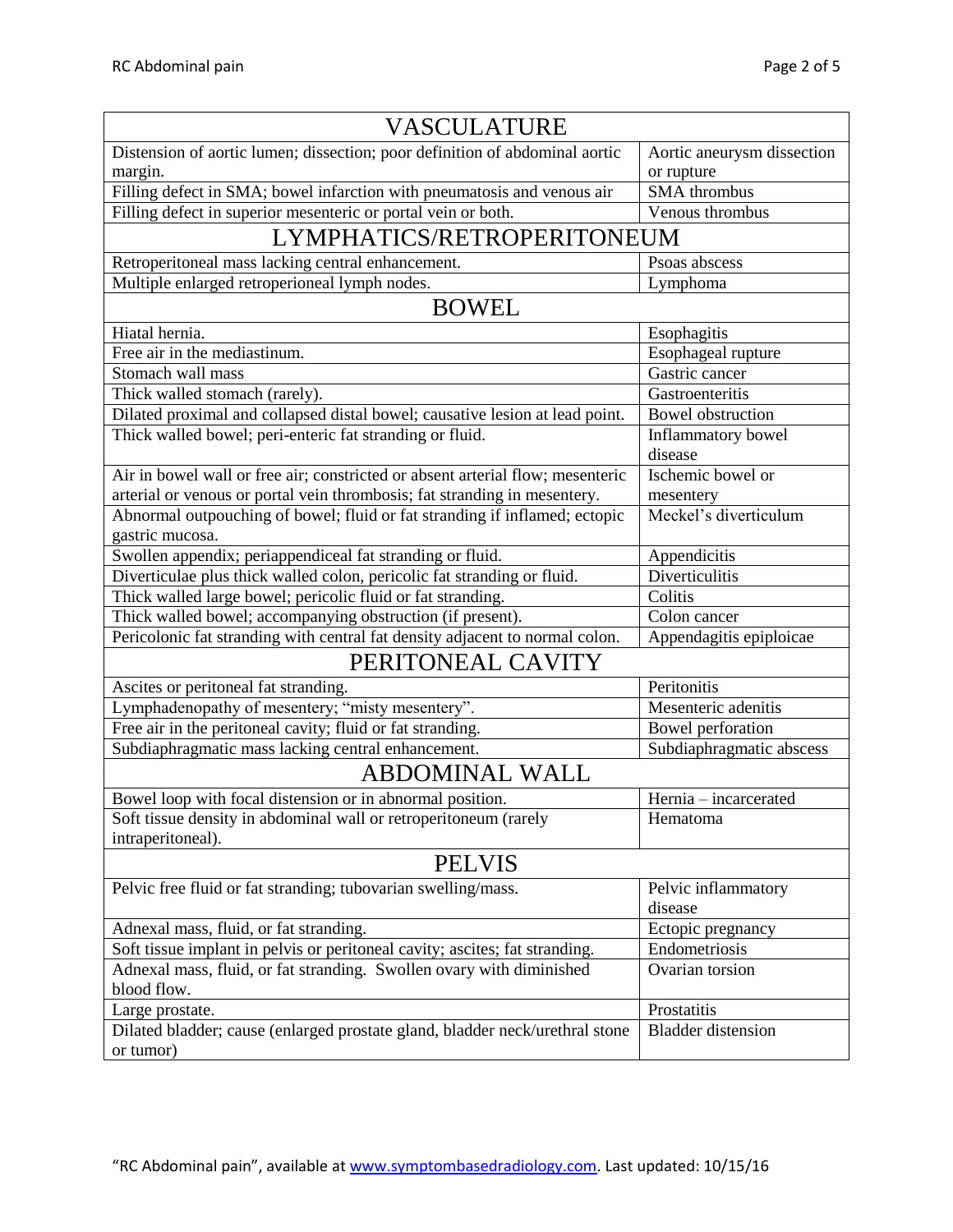# **DICTATION TEMPLATE WITH PROMPTS FOR ABDOMEN AND PELVIS CT PERFORMED FOR ABDOMINAL DISTENSION**

## CT ABDOMEN AND PELVIS ENHANCED

INDICATION: [Review record for fever, tachycardia, WBC, lipase, amylase, and liver enzymes. If abdominal pain dominates the clinical presentation, consider using abdominal pain checklist.]

COMPARISON: [Check priors to see if following a known lesion.]

TECHNIQUE: Images were obtained from above the diaphragm through the symphysis pubis following oral ingestion of [+volume/brand+] along with IV injection of [+volume/brand+]. [<Portal venous phase and delayed images were obtained following contrast material injection.>]

#### INTERPRETATION:

Lung bases: [Ground glass opacity, consolidation, or effusion (pneumonia). Hampton's hump or arterial filling defect (pulmonary embolism). Pericardial fluid, thickening, or calcification (pericarditis).]

Musculoskeletal structures: [Tumor along the course of a nerve (primary nerve tumor or nerve invasion). Spinal canal or foraminal stenosis, disc herniation, or synovial cyst (nerve root compression).]

Liver: [Nodular contour of the liver with or without atrophy (cirrhosis). Enlarged liver with hepatic vein reflux and cardiomegaly, pleural effusion fluid, and lung density (congestive heart failure with congestive hepatomegaly). Enlarged liver with heterogeneous enhancement (infectious hepatitis) or fatty replacement (steatohepatitis). Liver mass lacking central enhancement (abscess). Liver masses with variable contrast enhancement (metastases).] Spleen: [Small or absent spleen with associated bone infarcts (sickle cell disease). Wedgeshaped, base-peripheral area lacking contrast enhancement (splenic infarction). Discontinuous spleen with contrast extravasation (splenic rupture). Spleen mass lacking central enhancement (abscess).]

Gallbladder: [Obstructing gallstone , gallbladder wall thickening, pericholecystic fat stranding or fluid (cholecystitis). Mass of the gallbladder (gallbladder cancer).

Hepatobiliary tree: [Dilated biliary tree especially if an obstructing stone or tumor can be identified (biliary tree obstruction).]

Pancreas: [Swollen pancreas, peripancreatic fat stranding, ascites (pancreatitis). Pancreatic mass (pancreatic carcinoma).]

Kidneys: [Obstructing stone in the kidneys, ureter, or bladder (renal stone disease). Striated nephrogram (pyelonephritis). Dilated collecting system especially if an obstructing stone or tumor can be identified (urinary tract obstruction). Wedge-shaped lack of contrast enhancement (renal infarction).]

Adrenals: [Adrenal mass (metastatic disease, hematoma).]

Vasculature: [Distended aortic lumen (aortic aneurysm). Aortic flap (dissection). Periaortic stranding and/or contrast extravasation (aortic dissection). Filling defect in the superior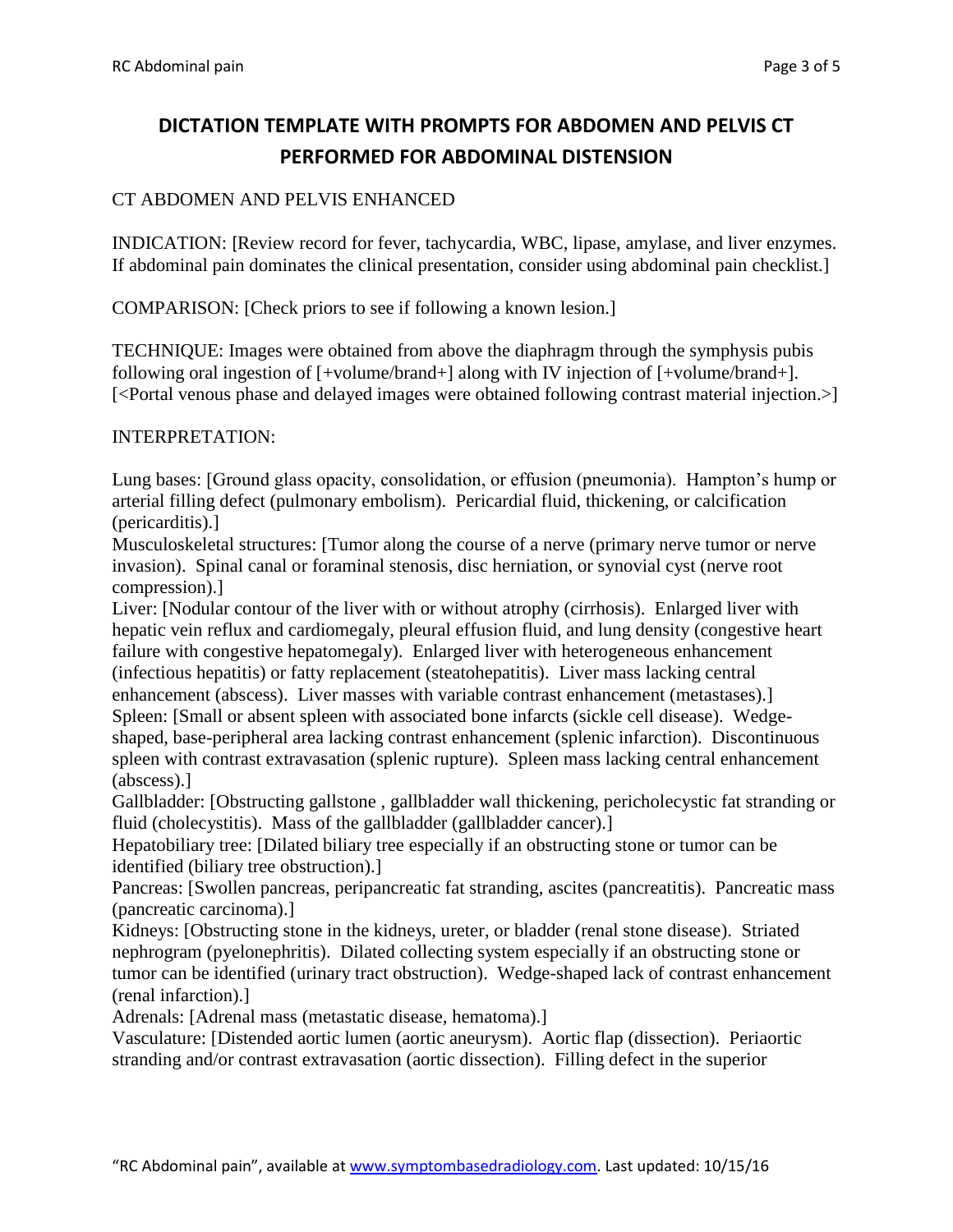mesenteric artery (SMA clot with mesenteric ischemia). Pneumatosis and/or venous air (bowel infarction). Filling defect in the superior mesenteric or portal vein (venous thrombus).] Lymphatics/retroperitoneum: [Retroperitoneal mass lacking central enhancement (abscess). Multiple enlarged retroperitoneal lymph nodes (lymphoma).]

Bowel: [Hiatal hernia (GERD, esophagitis). Free air in the mediastinum (esophageal rupture). Stomach wall mass (gastric cancer). Thick walled stomach (gastroenteritis). Dilated proximal and collapsed distal bowel with or without obvious causative lesion at the lead point (bowel obstruction). Pneumatosis or venous air (ischemic bowel disease). Peri-enteric fat stranding (inflammatory or ischemic bowel). Thick walled bowel (inflammatory bowel disease). Abnormal outpouching of bowel near the terminal ileum (Meckle's diverticulum). Swelling of the appendix, abnormal contrast enhancement or thickened wall of the appendix, stone in the appendix, periappendiceal fat stranding (appendicitis). Mass of the colon (colon cancer). Pericolonic fat stranding with central fat density adjacent to normal colon (appendagitis epiploicae). Diverticulae, bowel wall thickening, and peri-colic fat stranding, with or without free air, free fluid or abscess formation (diverticulitis).]

Peritoneal cavity: [Ascites (peritonitis, pancreatitis, other causes of bowel or peritoneal inflammation/infection). Lymphadenopathy including along the mesenteric root (mesenteric adenitis). Free air in the peritoneal cavity, perienteric fat stranding, extravasation of orally administered contrast material (bowel perforation). Subdiaphragmatic mass lacking central enhancement (subdiaphragmatic abscess).]

Abdominal wall: [Bowel loop with focal distension or in an abnormal position (hernia). Soft tissue density in the abdominal wall (hematoma or abscess).]

Pelvis: [Tubovarian swelling/mass lacking central contrast enhancement with free fluid and fat stranding (pelvic inflammatory disease). Adnexal mass, fluid, or fat stranding (ectopic pregnancy, ovarian torsion). Enlarged prostate (prostatitis). Dilated bladder with or without causative obstructive lesion.]

IMPRESSION: []